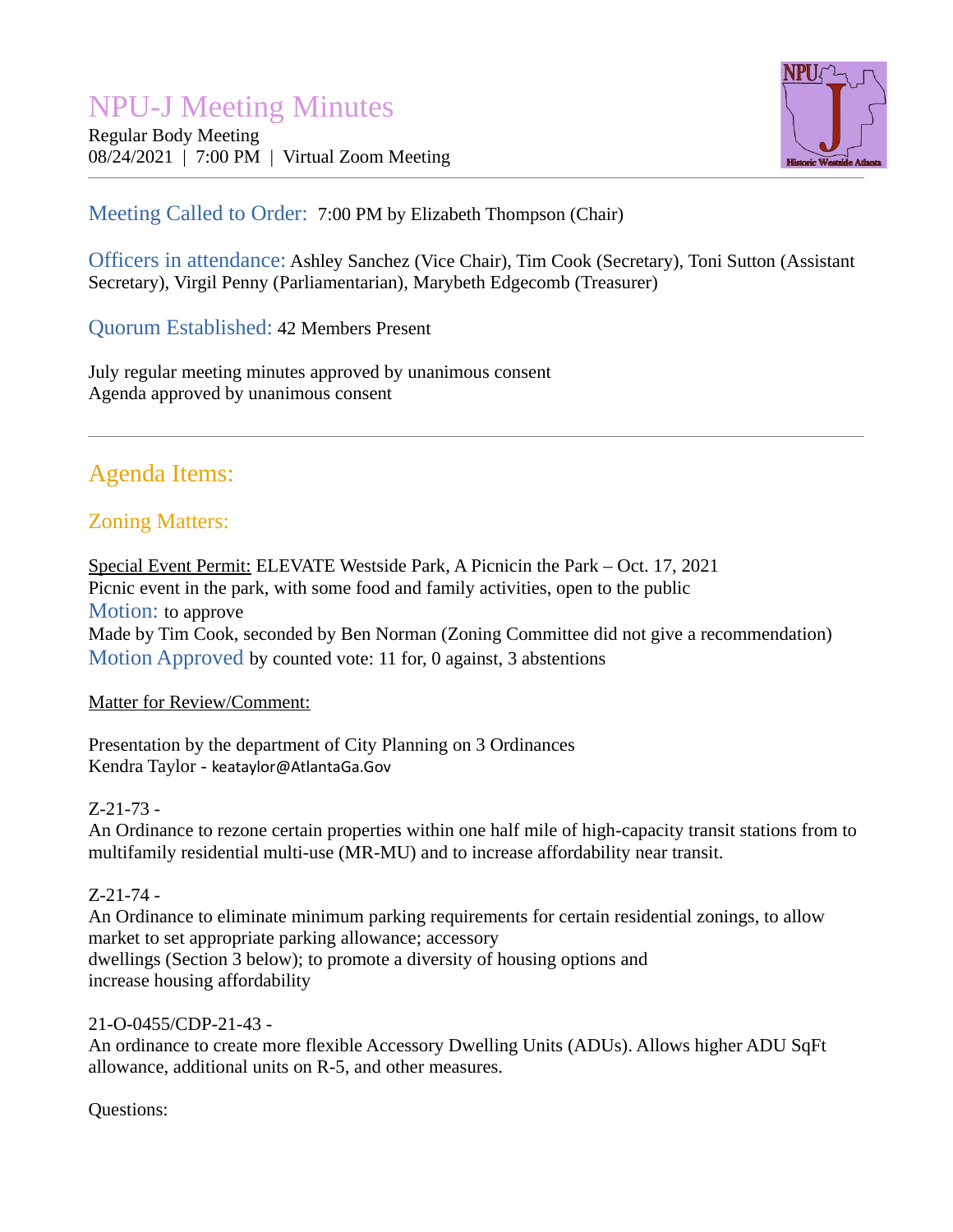What datapoints did Planning use to come to the conclusion that removing parking minimums would reduce housing costs? How does this help current residents?

Response: Directed to the ordinance factsheet or Atlanta City Design: Housing document for sources. Parking area can cost as much as \$20k per space to create these areas. Best practices across the country have found that reducing the regulatory requirement reduced cost. Many residents do not own cars, yet still have to pay for the burden of minimum parking spaces.

Is there a limit on the number of ADUs in a geographical area? Response: Not currently

Can you get a variance on ADU specifications, such as height or square footage? Response: Would need to follow up

How do detached ADUs impact Single Family historic neighborhoods? Response: We see this as being beneficial by increasing housing options within these areas.

### Presentations/Announcements:

Atlanta Police Department Zone 1: Major Collier, kcollier@atlantaga.gov, 404-275-9387 - Some evidence from recent crime scenes, please reach out to zone 1 if you have any information Q: Has Zone 1 received any additional resources/officers now that the Westside park is open? Yes, a ?PATH officer ? is also working in the area for additional security

Code Enforcement: Officer Parham, Cell: 404-295-6045, [tparham@atlantaga.gov](mailto:tparham@atlantaga.gov) Five properties moving into In-Rem. Email or text Officer Parham if you have any inquiries about specific properties.

Atlanta Fire Rescue – Captain John Rhodes, Station 38, (404) 546-4438, 2911 DLH Pkwy NW Running the car-seat program again: can call to schedule having a carseat installed in your car.

Atlanta Watershed – Kim Davis Care and Conserve program – payment assistance program available For any water or sewar appeals, you can check status on 311.com

Public Works Solid Waste Education & Enforcement Team (SWEET): Officer Knight [oknight@atlantaga.gov,](mailto:oknight@atlantaga.gov) 470.270.5636 Back on schedule of collecting yard trimmings every other week. Schedule large items for bulk pickup through 311

#### ATL311 – Shontre Littlejohn

Report municipal issues by dialing 311 or using ATL311 app, visit at  $\alpha$ 1311.com, at  $\alpha$ 1311 $\varphi$  at lantaga.gov Policing Alternatives (PAD) issues are reported through 311 to deal with non-emergency situations such as mental health issues, homelessness, poverty etc.

Councilmember Brown's office: Vonda Malbrough, [ymalbrough@atlantaga.gov](mailto:ymalbrough@atlantaga.gov) or 470-829-4456 Council going back into recess for the fall, but councilmember brown's office is still active.

Councilmember Dickens office: Chelsea Maynor @atlantaga.gov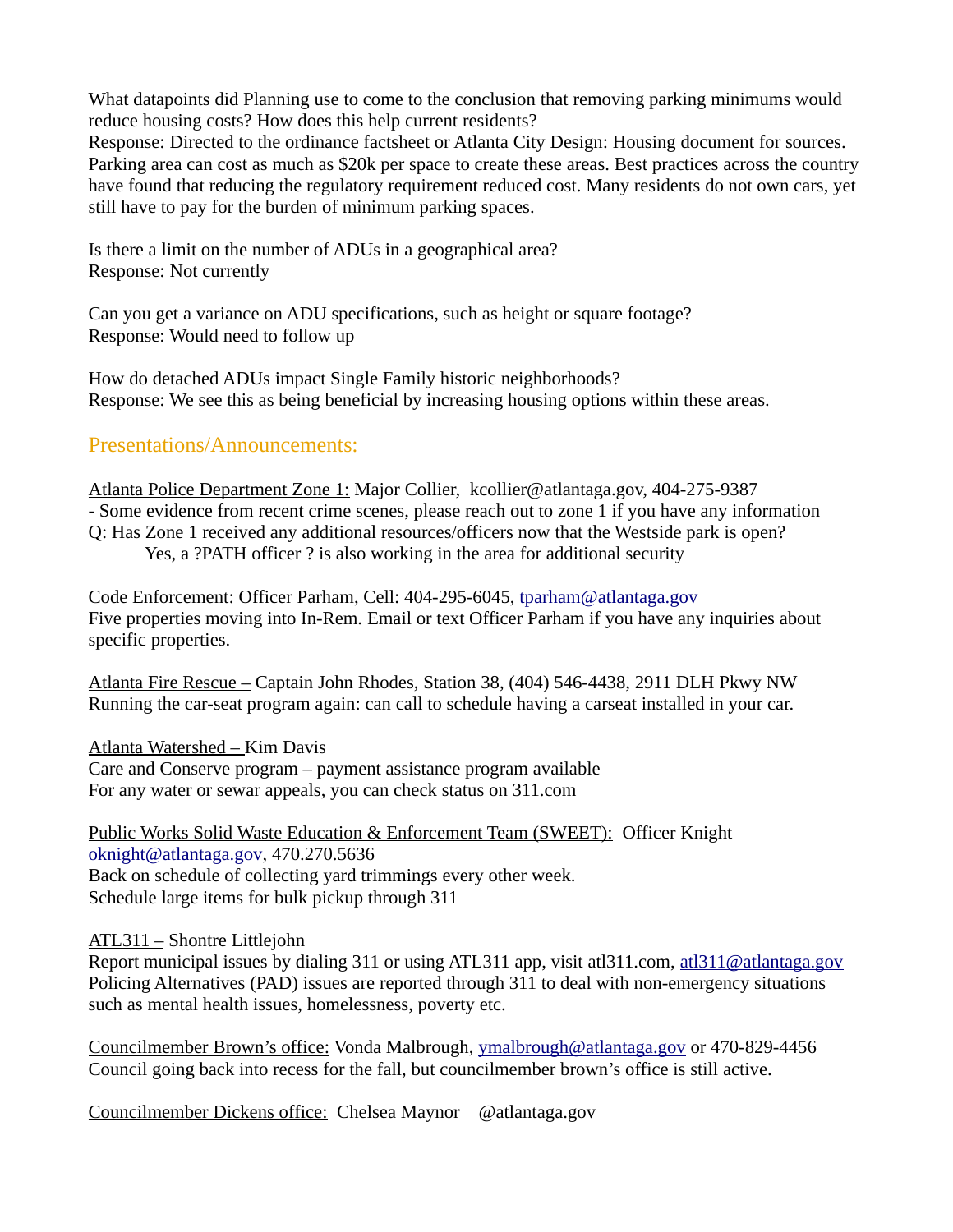No updates this month, but want to make known that Dicken's is at-large, and you can reach out to their office for any assistance or inquiries you might have.

Fulton County Commissioner Hall's Office: Anita Harris, Director of Legislative and Community Affairs for Fulton County District 4, 404.312.6222 or [Anita.Harris@fultoncountyga.gov](mailto:Anita.Harris@fultoncountyga.gov) Absentee ballot applications are open for November election. Also hiring poll workers.

Councilmember Hillis' Office: Alan Holmes, 404-330-6044, [dhillis@atlantaga.gov](mailto:dhillis@atlantaga.gov) Westside Park Security: Path force patrolling, 20 cameras. Already receiving some complaints about lighting, overgrowth and maps in the park. Project on Repair/Replacement of existing sidewalks on DLH. Also potentially new sidewalks on Baker Rd. And North Ave. Using new TSPLOST funds. Fire station #22 is still under construction, some delays. Question: What is the status of the solid waste fees for commercial properties? Alan didn't know, said he'd send an email. Planner's Report: Lenise Lyon (filling in for Chido)

Draft for the 2021 Comprehensive Development Plan is available online and at Libraries Upcoming NPU University courses, Elections integrity Sept  $9<sup>th</sup>$  6pm visit www.npuatlanta.org/npuucatalog or call 404.546.0158. Urban Enterprise Zone – Entity provides property tax abatement in target areas for jobs, affordable housing, etc. The state general assembly passed the legislation to allow the program to work. Atlanta Dept. City Planning is also preparing city legislation to green light the program. For info contact UEZ@atlantaga.gov

#### Presentations:

Upper Westside Improvement District – Upper Westside Master Plan

Includes 6 neighborhoods: Berkeley Park, Blandtown, Channing Valley, Howell station, Marideth St Artery, Underwood Hills. The master plan boundaries are Collier Heights to North, Hollowell to the south, Northside Dr to the East, Marietta Blvd to the West. This does not include NPUJ, but we border the area, and will be included for approval vote.

There was an 18 Month engagement and development period. Improvements focus on Transportation, Parks and Greenspace, Community and Economic Development and Arts and Culture.

# Other Committee Updates:

Finance/Treasurer Report – Marybeth Edgecomb [npujtreasurer@gmail.com](mailto:npujtreasurer@gmail.com)

Last step before opening a bank account is a bylaws amendment. This will be presented as part of the greater bylaws revision, which will be voted on in September.

NPU Grant Project – Senior home signs, have some ideas, will be working on a count of how many seniors in the NPU need to be served, so that an order can be placed. Will be reaching out to Neighborhoods.

Communications – Carrie Williams, [npujcomms@gmail.com](mailto:npujcomms@gmail.com) APAB meeting had 2 large presentations: